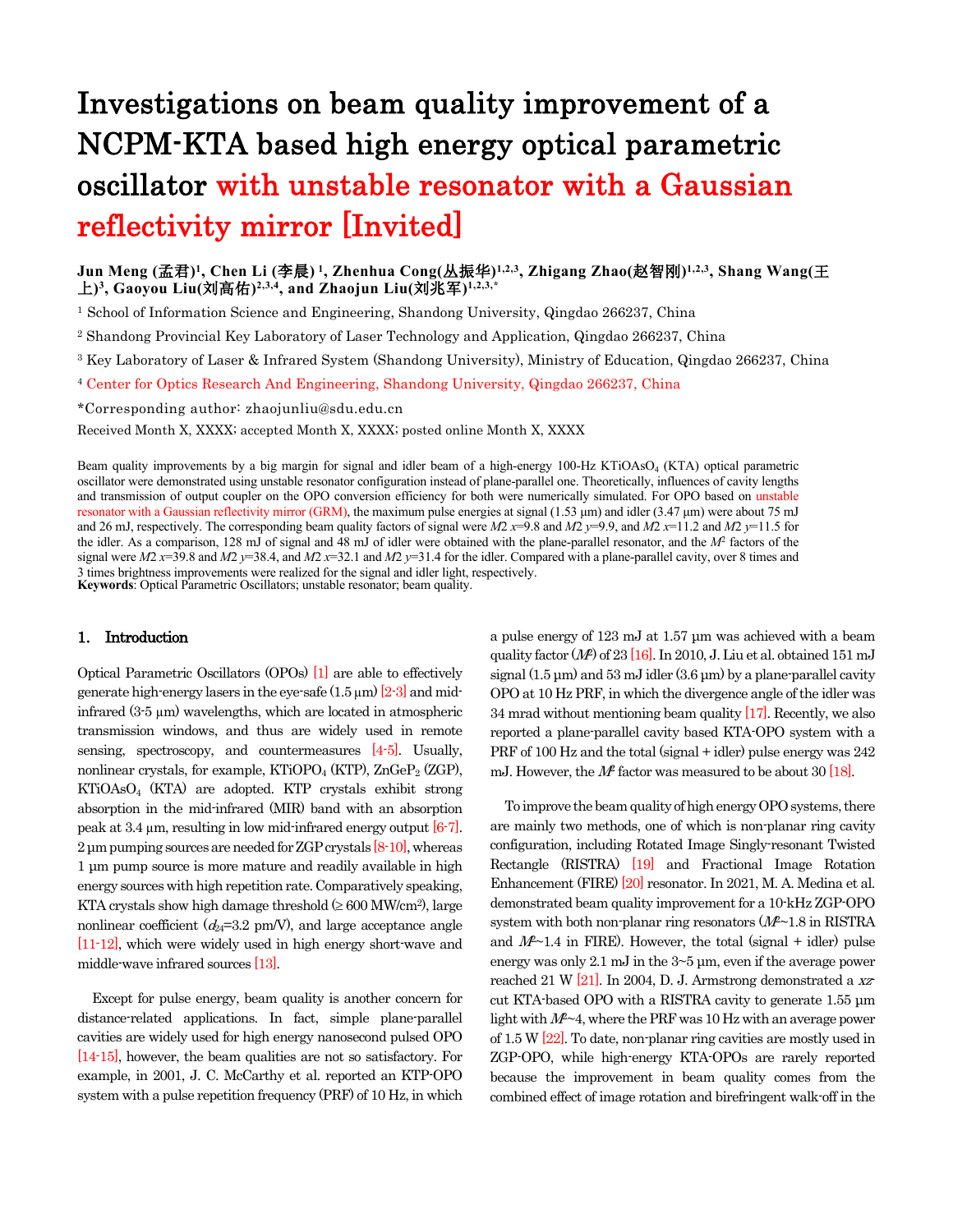nonlinear crystal. Therefore, these configurations are not suitable for non-critical phase matching (NCPM) crystals based OPO system [23]. NCPM can maximize the acceptance angle and effective nonlinear coefficient of nonlinear crystals. KTA-OPO with NCPM has a large acceptance angle, which greatly reduces the requirements for the beam quality of the pump light, while eliminating the walk-off effect to maximize the effective gain length [24].

Another well-established method for brightness improvement is to employ unstable resonators, which are simple in structure [25**]**  and can lead to enhancement of brightness with acceptable energy loss [26-27]. The unstable resonant can be classified as uniform mirror (URM) or non-uniform mirror (NURM) by the radial profile of output mirror reflectivity [28]. Both theories [29] and experiments [30-31] have proved that URM unstable resonators can be used to generate high energy lasers with high beam quality in OPO. In 1998, W. Scharpf et al. reported an URM unstable cavity eye-safe OPO with a pulse energy of 82 mJ at 50 Hz PRF, whose beam quality was measured to be about 4.7 times diffraction limited [32]. In 2001, G. Hansson et al*.* reported a RbTiOAsO4 OPO with an URM unstable resonator, the *M*<sup>2</sup> factors of the signal at 1.56 μm and idler at 3.33 μm were about 7 and 2.5, respectively. However, the total pulse energy was only 5 mJ at 10 Hz PRF [33]. In 2006, A. Vodchits et al. obtained a pulse energy of 22 mJ at 1.578 μm with 2 Hz PRF by an URM unstable cavity OPO, in which the divergence angle was 3.5 mrad without mentioning beam quality [34]. However, the URM unstable resonators usually show a high threshold due to high loss, and the ring-shaped output beam contains a diffraction ring with a hot spot at the center, which limits the development of OPO with unstable resonator. The unstable resonator based on a Gaussian reflectivity mirror (GRM) can eliminate these shortcomings [35- 38]. Therefore, unstable cavity OPO based on a GRM has attracted tremendous research interest [39]. To the best of our knowledge, thus far, 100 mJ-level OPO laser system with an unstable resonator at 100 Hz PRF has not been reported. We are encouraged to combine NCPM KTA-crystal and GRM unstable cavity to explore how the brightness could be improved with simple but robust configurations.

In this contribution, we compared the performances of two OPO cavities, i.e., stable plane-parallel resonator and unstable resonator. A total output energy of 170 mJ was obtained in the plane-parallel cavity, the *M*<sup>2</sup> factors of signal were *M*2 *x* =39.8 and *M*2 *y*=38.4, *M*2 *x* =32.1 and *M*2 y=31.4 for idler. Based on theoretical calculations and experimental results, the parameters of the resonant were optimized and improved, and the unstable cavity based on a GRM was designed, which greatly improved the beam quality. A total output energy of 101 mJ was obtained, with the *M*<sup>2</sup> factors of *M*<sup>2</sup> *x*=9.8 and *M*<sup>2</sup> *y*=9.9 for signal, *M*<sup>2</sup> *x*=11.2 and *M*2 y=11.5 for idler. Compared with the plane-parallel cavity, the brightness of the signal and idler were improved by more than 8 times and 3 times, respectively. The experimental results show

that the unstable cavity with GRM is more suitable for high brightness OPO based on NCPM-KTA.

## **2. Numerical simulation**

The parametric interaction of OPO can be described by the coupled field equations [40].

$$
\frac{\partial E_s(x, y, z)}{\partial z} = i \frac{\omega_s}{cn_s} d_{\text{eff}} E_p(x, y, z) E_i^*(x, y, z) e^{i\Delta k z} +
$$
  

$$
\frac{i}{2k_s} (\nabla_x^2 + \nabla_y^2) E_s(x, y, z)
$$
 (1a)

$$
\frac{\partial E_i(x, y, z)}{\partial z} = i \frac{\omega_i}{cn_i} d_{\text{eff}} E_p(x, y, z) E_s^*(x, y, z) e^{i\Delta z} +
$$
\n
$$
\frac{i}{2k_i} (\nabla_x^2 + \nabla_y^2) E_i(x, y, z)
$$
\n
$$
\frac{\partial E_p(x, y, z)}{\partial z} = i \frac{\omega_p}{cn_p} d_{\text{eff}} E_s(x, y, z) E_i(x, y, z) e^{-i\Delta z} +
$$
\n
$$
\frac{i}{2k_p} (\nabla_x^2 + \nabla_y^2) E_s(x, y, z)
$$
\n(1c)

Where,  $E_s$ ,  $E_i$  and  $E_p$  are the amplitudes of the signal, idler and pump fields with the angular frequencies, *<sup>ω</sup>s*, *<sup>ω</sup><sup>i</sup>* and *<sup>ω</sup>p*, respectively. Here, it is assumed that the phase match condition can be satisfied,  $\Delta k=0$ . The term  $d_{\text{eff}}$  denotes the effective nonlinear coefficient.  $n_s$ ,  $n_i$  and  $n_p$  are the refractive indices of the crystal for the signal, idler and pump waves, respectively. *c* is the speed of light in vacuum, and the direction of light propagation follows the z axis.

The pump power follows a Gaussian time distribution given by

$$
P_p = \frac{2\sqrt{\ln 2}W_p}{\sqrt{\pi}\tau} e^{-\left(\frac{2\sqrt{\ln 2}t}{\tau}\right)^2}
$$
 (2)

where  $W_p$  is the single pulse energy of the pump wave, and  $\tau$  is pulse width of the pump wave.

Also, the transverse distribution of the intensity is assumed to be Gaussian, it is given by

$$
I = \frac{2P_p}{\pi \omega_{0,p}^2} e^{\frac{-2(x^2 + y^2)}{\omega_{0,p}^2}}
$$
 (3)

where  $\omega_{0,p}$  represents the beam radius.

Using  $E=1/2(nce_0E^2)$ , and assuming that the beam waist is located at the input mirror, one can obtain the temporal and spatial profile of the pump pulse, given by

$$
E_p = \left(\frac{8\sqrt{\ln 2}}{n_p c \epsilon_0 \pi \omega_{0,p}^2 \sqrt{\pi \tau}}\right)^{\frac{1}{2}} e^{-\frac{(x^2 + y^2)}{\omega_{0,p}^2}} e^{-2(\frac{\sqrt{\ln 2}t}{\tau})^2}
$$
(4)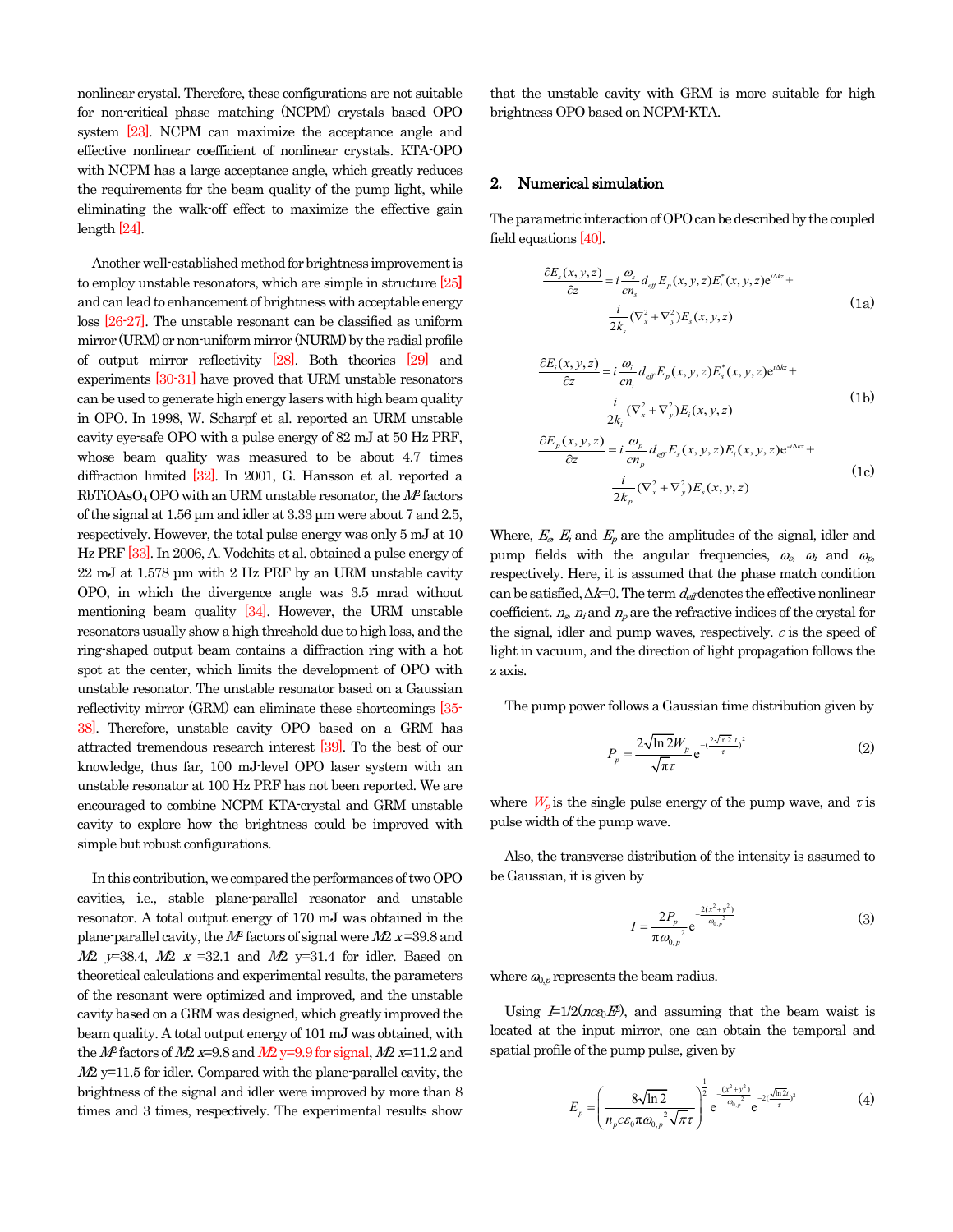The initial intensity of the signal wave is the vacuum fluctuations, given byRef.[41]

$$
I_{so} = \frac{\hbar \omega_s}{\pi \omega_{0,s}^2 \tau_s}
$$
 (5) The efficiency of the plane-p

which plays a key role to start the parametric oscillation. *<sup>τ</sup>s* is the round trip time and  $\omega_{0,s}$  is the beam radius of the resonating signal wave.

The evolution of three waves can be simulated as follows, the process of which is similar to Ref. [42]. The pump pulse is injected on the crystal surface and experiences the energy conversion due to the nonlinear frequency conversion inside the nonlinear crystal. Then, the reflected waves by the output mirror becomes the start values of the next cavity round trip. And, this loop will end after the pump pulse leave the crystal.

Note that a Gaussian mirror is used in unstable cavity OPO, whose transmission exhibits a Gaussian profile

$$
T(r) = T_{\text{max}} e^{-\frac{2r^2}{\omega_m^2}}
$$
 (6) Fig.1. (a)

where  $\omega_m$  is the mirror radius and  $T_{\text{max}}$  is the central transmittance of the mirror.

The calculation results are the spatial and temporal distribution of the electrical field of three waves. Subsequently, one can get the output energy of three waves using the integration, given by

$$
W_q = \int_{-\infty}^{\infty} dt \iint_{-\infty}^{\infty} \frac{1}{2} n_q c \varepsilon_0 \left| E_q \right|^2 dx dy, \ q = s, i \tag{7}
$$

The conversion efficiency of the OPO can also be calculated from the relation

$$
\eta = \frac{W_s + W_i}{W_{in}} \tag{8}
$$

where  $W_s$  *and*  $W_i$  are the single pulse energy of the signal and idler wave,

Conversion efficiency is a key factor to decide the optimum OPO, and it attracts much interest to improve the conversion efficiency recently [43]. Parameters of OPO can be easily optimized based on the numerical simulation, which may help the experiment operation. For the simulation, the nonlinear coefficient  $d_{\text{eff}}$  is taken as 3.2 pm/V. The pump, signal, and idler wavelengths are *λs*=1535 nm, *λp*=1064 nm, *λ<sup>i</sup>* =3467 nm, respectively. The refractive index are  $n_s$ =1.776,  $n_p$ =1.868,  $n_l$ =1.74. Firstly, the dependence of the conversion efficiency on the crystal length was evaluated, as shown in Fig. 1(a). The shorter crystal length led to a lower conversion efficiency due to the incomplete conversion, and the conversion efficiency reaches a maximum

around the 30 mm length. It indicated that a suitable crystal length can be used to optimize the OPO, and it may be about 30~35 mm for our experimental arrangement.

 $\omega_a$   $^2\tau$  The efficiency of the plane-parallel cavity is approximately twice that of the unstable cavity, mainly due to the fact that the output coupler (OC) of the plane-parallel cavity is high reflective (HR) coated at 1.064 μm, whereas the OC of the unstable cavity is not. The influence of the mirror transmittance on the conversion efficiency was also analyzed, as shown in Fig.1(b). Based on our simulations, the optimum value of the transmittance was predicted to be around 45% for our experiment. The numerical model is beneficial to optimize OPO parameters.



 $T(r) = T_{\text{max}} e^{-\omega_m^2}$  (6) Fig.1. (a) Conversion efficiency versus crystal length at 50% transmittance of OC. (b) Conversion efficiency versus transmittance of the OC at the crystal length of 33 mm.

# **3. Experimental setup**

 $\int_{-\infty}^{\infty} dt \int_{-\infty}^{\infty} \frac{1}{2} n_q c \varepsilon_0 \left| E_q \right|^2 dx dy$ ,  $q = s, i$  (7) main oscillator power amplifier (MOPA) and KTA-OPO. The side-<br>pumped Nd:YAG MOPA system contained an oscillator and two-The experimental setup of the high energy KTA OPO system is depicted in Fig. 2. The system was composed of 1064 nm Nd:YAG main oscillator power amplifier (MOPA) and KTA-OPO. The sidestage amplifiers, which were used as the pump source of KTA-OPO.



**Fig. 2.** The schematic diagram of the experimental setup of the KTA-OPO system. HR: high reflection; 90°QR: 90° quartz rotator; BP: beam polarizer; GRM1: Gaussian reflectivity mirror for 1.06 m; ISO: isolator; M1: mirror 1; GRM2: Gaussian reflectivity mirror for  $1.5 \mu m$ ; M2:  $45^{\circ}$  beam splitter.

In the Nd:YAG MOPA system, the master oscillator was designed to operate at a PRF of 100 Hz Q-switched by an electro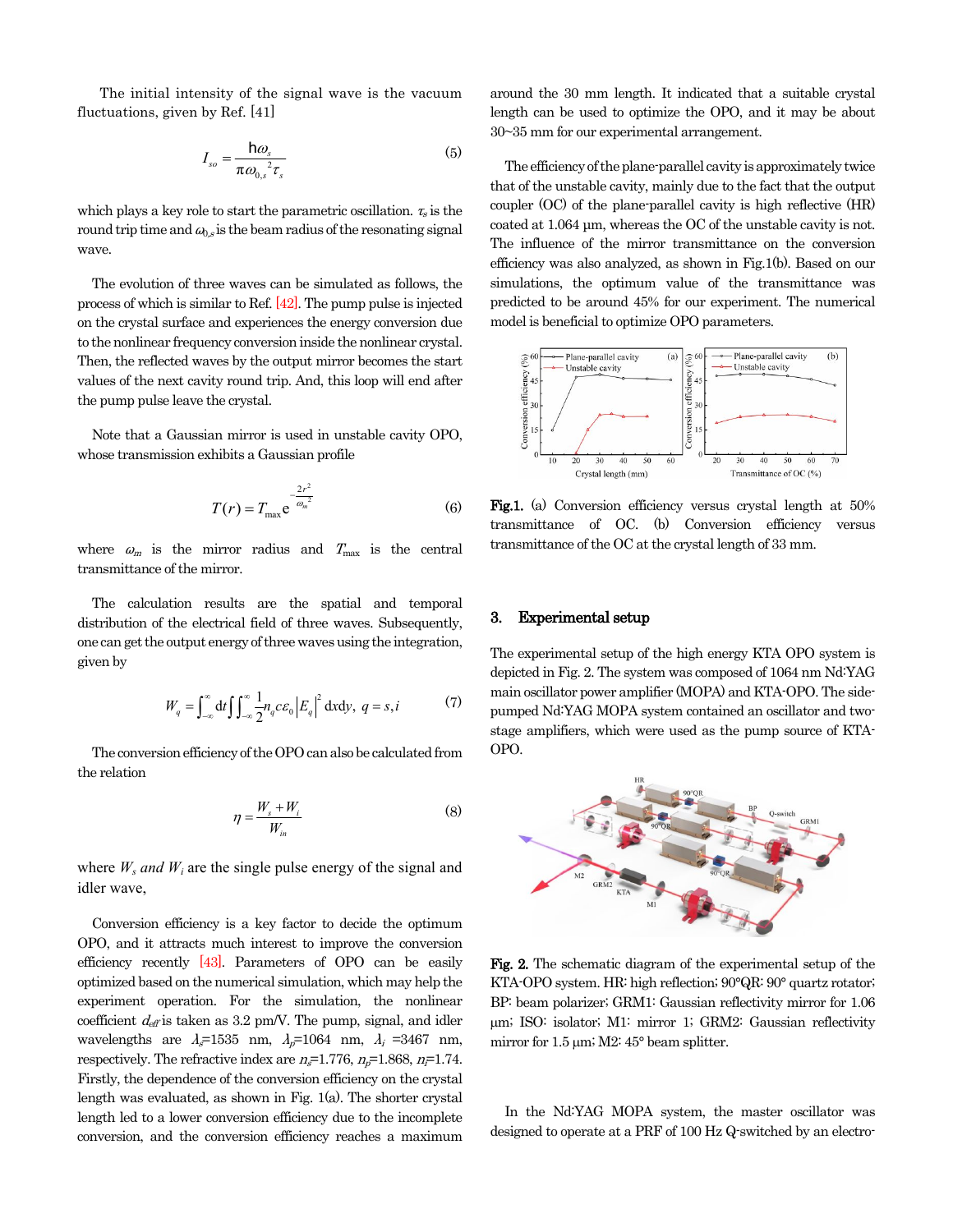optic modulator (EOM). To compensate for the thermally-induced birefringence, the double-rods-cascading structure was adopted, and a 90° quartz rotator was placed between the two rods. The oscillator consisted of two 0.6 at.% doped Nd:YAG rods with a diameter of 5 mm and a length of 75 mm, which were placed in a resonator with a length of 35 cm. The GRM1 was the OC with 30% reflectivity at 1.064 μm, which could improve the beam quality of oscillator. The peak pump power of single module used in oscillator, first-stage amplifier and second-stage amplifier was 3 kW, 6 kW and 12 kW, respectively. Isolators were placed between the amplifier stages to prevent self-excited oscillation and amplified spontaneous emission between the amplifiers, which could also protect the optical components from damage. The Nd:YAG rods of the first and second stage amplifiers were 0.6 at.% doped with sizes of *Φ*6×130 mm and *Φ*7×188 mm, respectively.

According to the results of simulation, an *X*-cut KTA crystal was used as the nonlinear crystal with a size of  $10\times10\times33$  mm<sup>3</sup>. The Nd:YAG MOPA system was used as the pump source of the OPO, which was injected into the OPO cavity through the isolator and the collimation system. To make a comparison, plane-parallel and unstable resonators were designed under the same experimental conditions. The input mirror of the OPO (M1) was coated with high transparent (HT) for pump light and high reflective (HR) for signal and idler light. Both the OCs of stable and unstable cavities were coated with a reflectivity of 50% for the signal and HT for the idler. The OC of the plane-parallel cavity was coated with HR for 1.064 μm wavelength, while the GRM2 of the unstable cavity was not. As explained in Ref. 29, for the unstable cavity, the cavity losses were directly related to the magnification factor *m*, which should be a good trade-off between the round-trip losses and the spatial mode selection. Through experimental optimization, GRM2 and the rearview mirror were finally selected to form a nonconfocal unstable cavity with *m*=1.49. The M1 was concave mirror with a radius of 2000 mm and the GRM2 was a Gaussian reflectivity convex mirror with a radius of 1300 mm. In the stable resonator, cavity mirrors were both flat mirrors.

## **4. Results and discussion**

#### **4.1 The 1064 nm pump source**

The output energy of the Nd:YAG oscillator, first-stage amplifier and second-stage amplifier are shown in Fig. 3. The maximum output pulse energy of the pump source was about 480 mJ. The typical pulse shape at the maximum output energy of the Nd:YAG MOPA system is shown in Fig. 3(a), and the pulse duration of final output laser was about 18 ns. As shown in Fig. 3(b), *M*2 *x* and *M*2 *<sup>y</sup>* for 480 mJ output energy were 4.9 and 3.5, respectively. The inset in Fig. 3(b) shows the corresponding transverse beam profile. For an introduction to the 1064 nm pump source, refer to Ref. [16] for specific results.



**Fig. 3.** (a) Output energies change curve with the pump current. Inset shows the temporal pulse profile at maximum output power. (b) Beam quality of the energy at 480 mJ. Inset shows the beam profile.

## **4.2 The KTA-OPO**

A beam expander system was applied to match the pump beam diameter with the crystal aperture. The diameter of pump laser injected into the KTA-OPO was 8 mm. The crystal was wrapped with indium foil and mounted in a crystal holder. To compare the output characteristics of unstable and stable cavities, both of which were demonstrated with the same cavity length of 90 mm. The corresponding pulse energies of the OPO versus the pump energy are shown in Fig. 4(a). When the maximum incident pump energy was 480 mJ, the total output energy of the unstable resonator with GRM was 101 mJ, of which the 1.53 μm signal light was 75 mJ and the 3.47 μm idler light was 26 mJ. The highest total output energy of the plane-parallel cavity was 170 mJ with the pump energy of 480 mJ. The discrepancy of nearly 70 mJ resulted from the different coating characteristics of the OCs. For plane-parallel cavity, the OC was HR coated at 1.064 μm, enabling double-pass pumping for higher output. While limited by the coating technology, the OC (GRM2) of the unstable cavity were uncoated HR for 1.064 μm, single-pass pumping resulted in lower output energy. To date, this is the highest output level of the OPO with an unstable cavity at 100 Hz PRF. Moreover, the dependence of the output energies on the cavity length is shown in Fig. 4(b) under the stable and unstable operation. As the length of the cavity increased, the output energy of both unstable and stable cavities decreases significantly.



**Fig. 4.** OPO output pulse energies (sum of signal and idler) for unstable and stable resonators. (a) Output energies versus the incident pump energy at the cavity length of 90 mm. (b) Output energies under different cavity lengths at the pump energy of 480 mJ.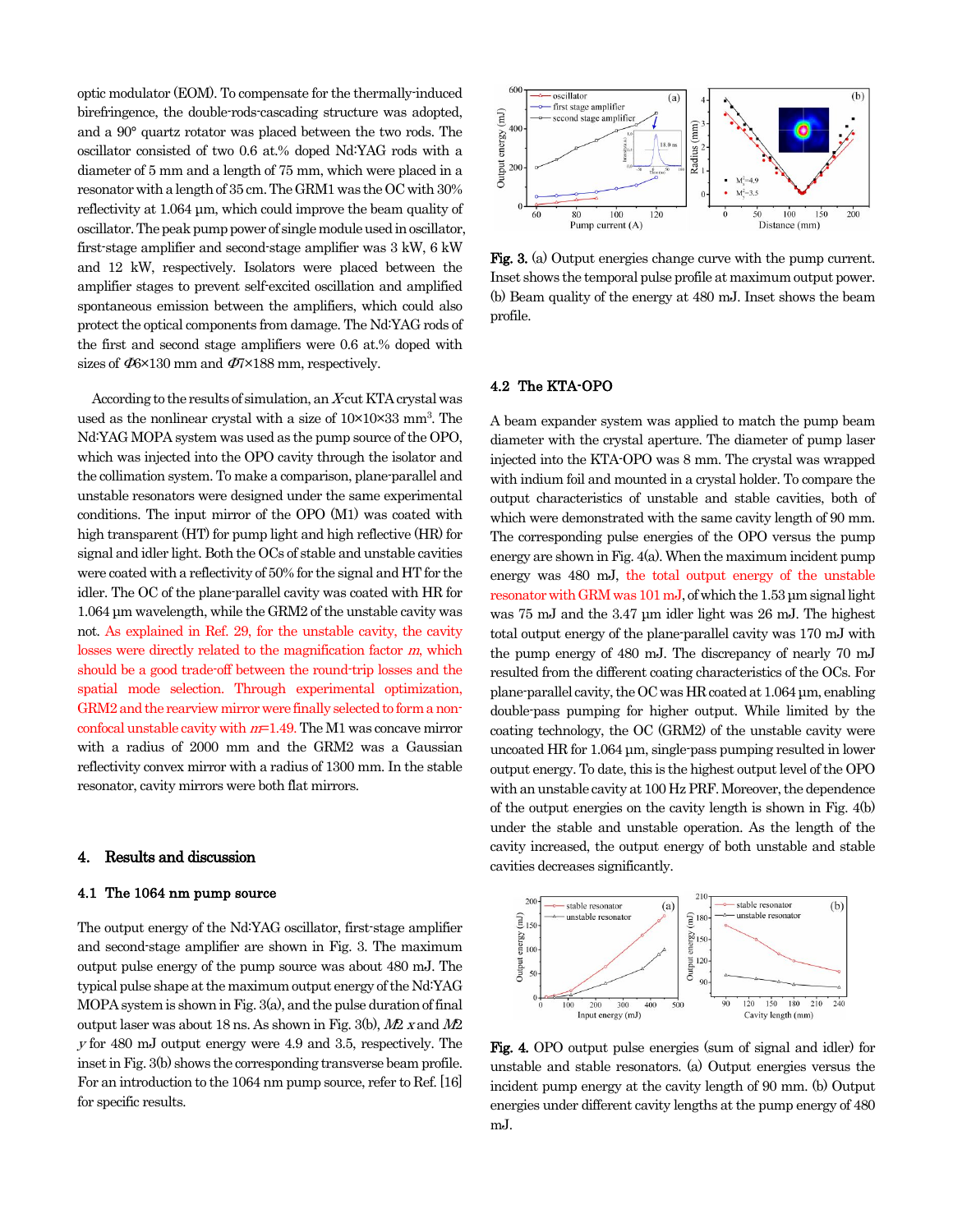To verify that the unstable cavity could improve the beam quality, we obtained the beam profile from a near-infrared CCD (SP620U-MIR, Ophir) and mid-infrared (WinCamD-IR-BB, DataRay) camera. Figure 5 shows the measured beam profiles of the signal and idler, it was found that both the signal and idler of an unstable cavity had better intensity spatial distribution than those from a stable cavity. At the same pump energy of 480 mJ, the *M*<sup>2</sup> of signal and idler in stable cavity and unstable cavity with GRM were obtained by fitting the beam propagation equation. Figure 5(a) and 5(b) show the beam quality of stable cavity OPO, the *M*<sup>2</sup> factors of the signal were *M*2 *x*=39.8 and *M*2 *<sup>y</sup>*=38.4, and that of the idler were *M*2 *x*=32.1 and *M*2 *y*=31.4. The beam quality of unstable cavity is shown in Fig. 5(c) and 5(d), the beam quality factors of the signal were about *M*2 *<sup>x</sup>*=9.8 and *M*2 *y*=9.9, and the beam quality factors of the idler were about  $M2$  *x*=11.2 and  $M2$  *y*=11.5. The above results were summarized in Table 1.



**Fig. 5.** The beam quality of signal and idler at the pump energy of 480 mJ. Inset shows the beam profile. (a) Signal of the OPO based on plane-parallel cavity; (b) Idler of the OPO based on planeparallel cavity; (c) Signal of the OPO based on unstable cavity with GRM; (d) Idler of the OPO based on unstable cavity with GRM.

A figure of merit that could be used to compare these two works is the brightness. The general definition of a pulsed laser source brightness is given by

$$
B = \frac{P}{\left(\lambda M^2\right)^2}
$$
 (9) Fig. 6. Spectrum of the sign

Where λ is the laser wavelength and *P* being the laser peak power [44]. According to Fig. 4 and Fig. 5 we calculated the brightness of the output laser. The brightness of signal and idler obtained from the unstable cavity with GRM were about 20 GW/sr  $mm^2$  and 1.1 GW/sr  $mm^2$ , respectively, while those obtained from the plane-parallel cavity were 2.2  $GW/sr$  mm<sup>2</sup> and 0.26 GW/sr mm<sup>2</sup>, respectively. The brightness of the signal and idler were improved by more than 8 times and 3 times.

|              | $M\!P$ factors |           | Energy (mJ)   |          |
|--------------|----------------|-----------|---------------|----------|
| Cavity       | <b>Stable</b>  | Unstable  | <b>Stable</b> | Unstable |
| Signal       | 39.8/38.4      | 9.8/9.9   | 128           | 75       |
| <b>Idler</b> | 32.1/31.4      | 11.2/11.5 | 48            | 26       |

**Table 1. Beam quality values and output energy achieved with the described resonators**

Although the beam quality has been greatly improved by using a non-confocal unstable cavity with GRM, the results still need to be further improved. As reported in Ref. [30], the confocal unstable resonator has been shown to be useful for generating beams close to the diffraction limit in the OPO. To realize a confocal unstable resonator with the GRM in hand, the cavity length was increased to satisfy the confocal condition, which resulted in a significant decrease in the OPO efficiency. Building a compact confocal resonator, GRM with a short radius of curvature was required. However, it was difficult for GRMs with short radii of curvature to control damage in a high-energy cavity. In future experiments, we will focus on how to use the confocal unstable cavity OPO to obtain high energy laser output with ideal beam quality. We will also improve the beam quality of the 1064 nm pump source to increase the brightness of the OPO's output lasers.



**Fig. 6.** Spectrum of the signal light

The corresponding spectral output characteristics were measured at a maximum pulse energy of 101 mJ for the unstable cavity with GRM. As shown in Fig. 6, the bandwidth (FWHM) of signal spectrum was approximately 0.25 nm with a central wavelength of 1535 nm. Based on the phase matching conditions, the idler laser wavelength can be calculated to be 3467 nm.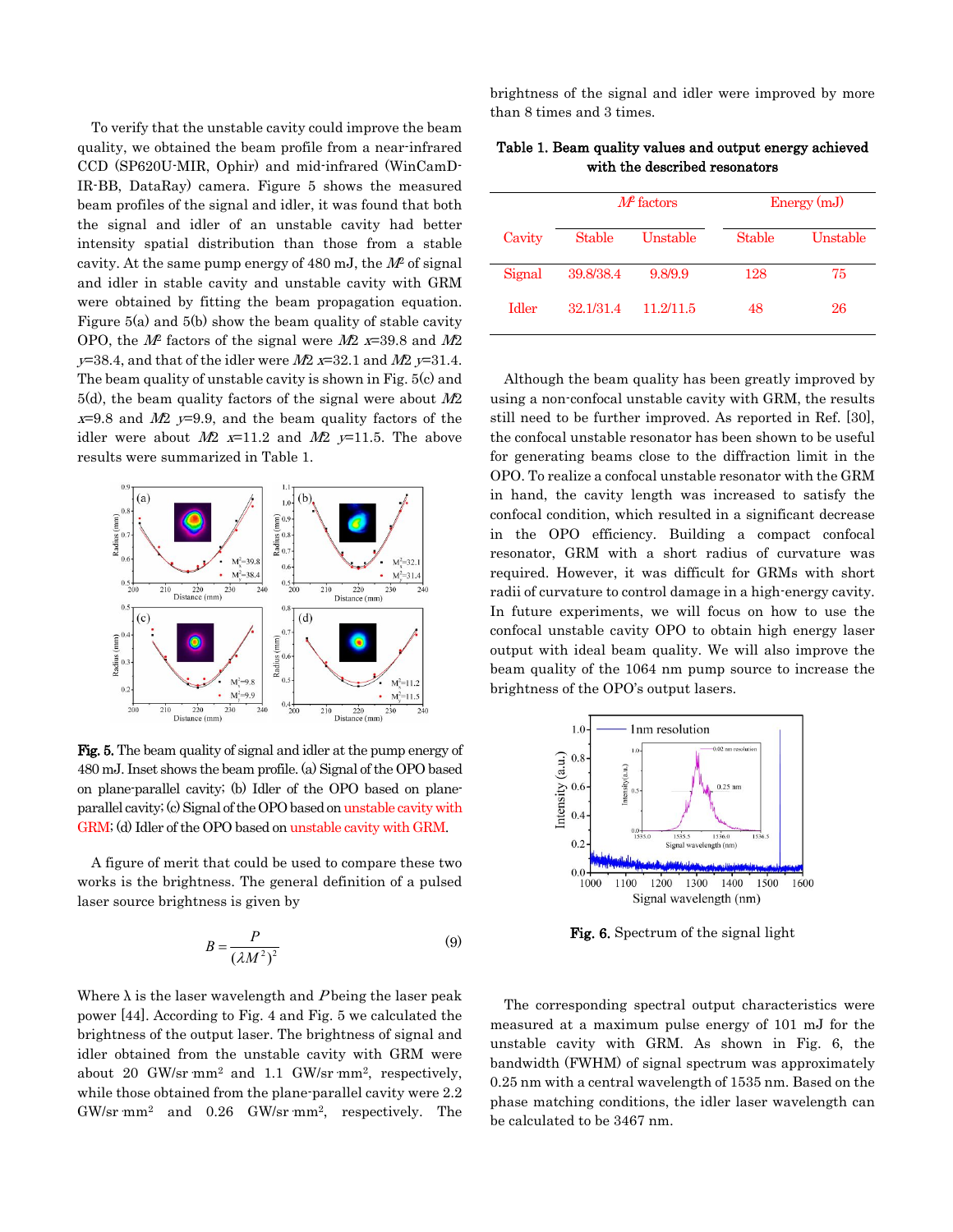In addition, an indium gallium arsenide detector, a midinfrared detector (MIP-10-100M-F-M4, Vigo) and an oscilloscope (Wavesurfer 3034, LeCroy) were used to observe and record the pulse shape of the OPO. The results are shown in Fig. 7(a) and 7(b). At the maximum output energy, the pulse widths of signal and idler were 16.2 ns and 15.4 ns, respectively. Figure 7(c) shows the simulation of temporal profile of the depleted pump, signal and idler pulses. It indicated that the signal and idler pulses build up synchronously when the pump pulse starts the conversion, and the pulse widths were estimated to be 15.6 ns and 15.8 ns for the signal and idler pulse, respectively. In general, these characteristics were basically consistent to the experimental results.



**Fig. 7.** Typical pulses shape of OPO based on unstable cavity with GRM at output energy of 101 mJ. (a) Temporal profile of signal in the experiment; (b) Temporal profile of idler in the experiment; (c) The simulation of temporal profile.

# **5. Conclusion**

In summary, the brightness can be greatly improved by using a GRM and an unstable resonator as compared to the standard plane-parallel resonator. A high beam quality, high-energy, unstable cavity KTA-OPO with a PRF of 100 Hz was achieved. The total output energy was about 101 mJ. The beam quality factors of signal beam at maximum output energy were about  $M2$  *x*=9.8 and  $M2$  *y*=9.9. The corresponding results of idler beam were about *M*2 *x*=11.2 and *M*2 *y*=11.5. Our dual-wavelength high energy OPO system will be a reliable and powerful tool for spectral measurement, remote sensing, and military aspects. Future experiments are devoted to optimizing the magnification of the unstable cavity OPO to optimize the efficiency and divergence of the signal and idler beams while maintaining good beam quality.

# **Acknowledgement**

This work was supported in part by the National Natural Science Foundation of China (62075116, 62075117), Key research program of Shandong Province (2019JMRH0111), Natural Science Foundation of Shandong Province (ZR2019MF039, ZR2020MF114), Founding for Qilu Young Scholars from Shandong University, and China Postdoctoral Science Foundation (2021TQ0190).

## **References**

- 1. H. Kong, J. T. Bian, J. Y. Yao, Q. Ye, and X. Q. Sun, "Temperature tuning of  $BaGa4Se<sub>7</sub>$  optical parametric oscillator", Chin. Opt. Lett. **19**(2), 021901 (2021).
- 2. S. Q. Zha, Y. J. Chen, B. X. Li, Y. F. Lin, W. B. Liao, Y. Q. Zou, C. H. Huang, Z. L. Lin, and G. Zhang, "Highrepetition-rate 1.5 µm passively Q-switched  $Er:Yb:YA1<sub>3</sub>(BO<sub>3</sub>)<sub>4</sub> microchip laser$ ", Chin. Opt. Lett. **19**(7), 071402 (2021).
- 3. Y. H. Zhu, Z. J. Zheng, X. G. Ge, G. G. Du, S. C. Ruan, C. Y. Guo, P. G. Yan, P. Hua, L. Z. Xia, and Q. T. Lü, "High-power, ultra-broadband supercontinuum source based upon 1/1.5 µm dual-band pumping", Chin. Opt. Lett. **19**(4), 041403 (2021).
- 4. D. H. Titterton, "A review of the development of optical countermeasures", Proc. SPIE **5615**, 1-15 (2004).
- 5. H. H. P. Th. Bekman, J. C. van den Heuvel, F. J. M. van Putten, and Ric Schleijpen, "Development of a mid-infrared laser for study of infrared countermeasures techniques", Proc. SPIE **5615**, 27-38 (2004).
- 6. G.A. Rines, D.M. Rines, and P.F. Moulton, "Efficient, high-energy, KTP optical parametric oscillators pumped with 1 micron Nd-lasers" , in Advanced Solid-State Lasers, Vol. 20 of OSA Proceedings, (Optical Society of America, Washington DC, 1994), pp. 461– 463.
- 7. Y. L. Ju, B. Q. Yao, and S. Qi, "High power 1.57-µm OPO pumped by MOPA with SBS", Chin. Opt. Lett. **3**(6), 358-360 (2005).
- 8. F. F. Wang, J. T. Li, X. H. Sun, B. Z. Yan, H. K. Nie, X. Li, K. J. Yang, B. T. Zhang, J. L. He, "High-power and high-efficiency 4.3 µm ZGP-OPO", Chin. Opt. Lett. **20**(1), 011403 (2022).
- 9. H. Ishizuki and T. Taira, "High energy quasi-phase matched optical parametric oscillation using Mg-doped congruent LiTaO3 crystal", Opt. Express **18**(1), 253- 258 (2010).
- 10. G. Y. Liu, S. Y. Mi, K. Yang, D. S. Wei, J. H. Li, B. Q. Yao, C. Yang, T. Y. Dai, X. M. Duan, L. X. Tian, and Y. L. Ju, "161 W middle infrared  $\text{ZnGeP}_2$  MOPA system pumped by 300 W-class Ho:YAG MOPA system", Opt. Lett. **46**(1), 82-85 (2021).
- 11. J. D. Bierlein, H. Vanherzeele, and A. A. Ballman, "Linear and nonlinear optical properties of flux-grown KTiOAsO4", Appl. Phys. Lett. **54**(9), 783-785 (1989).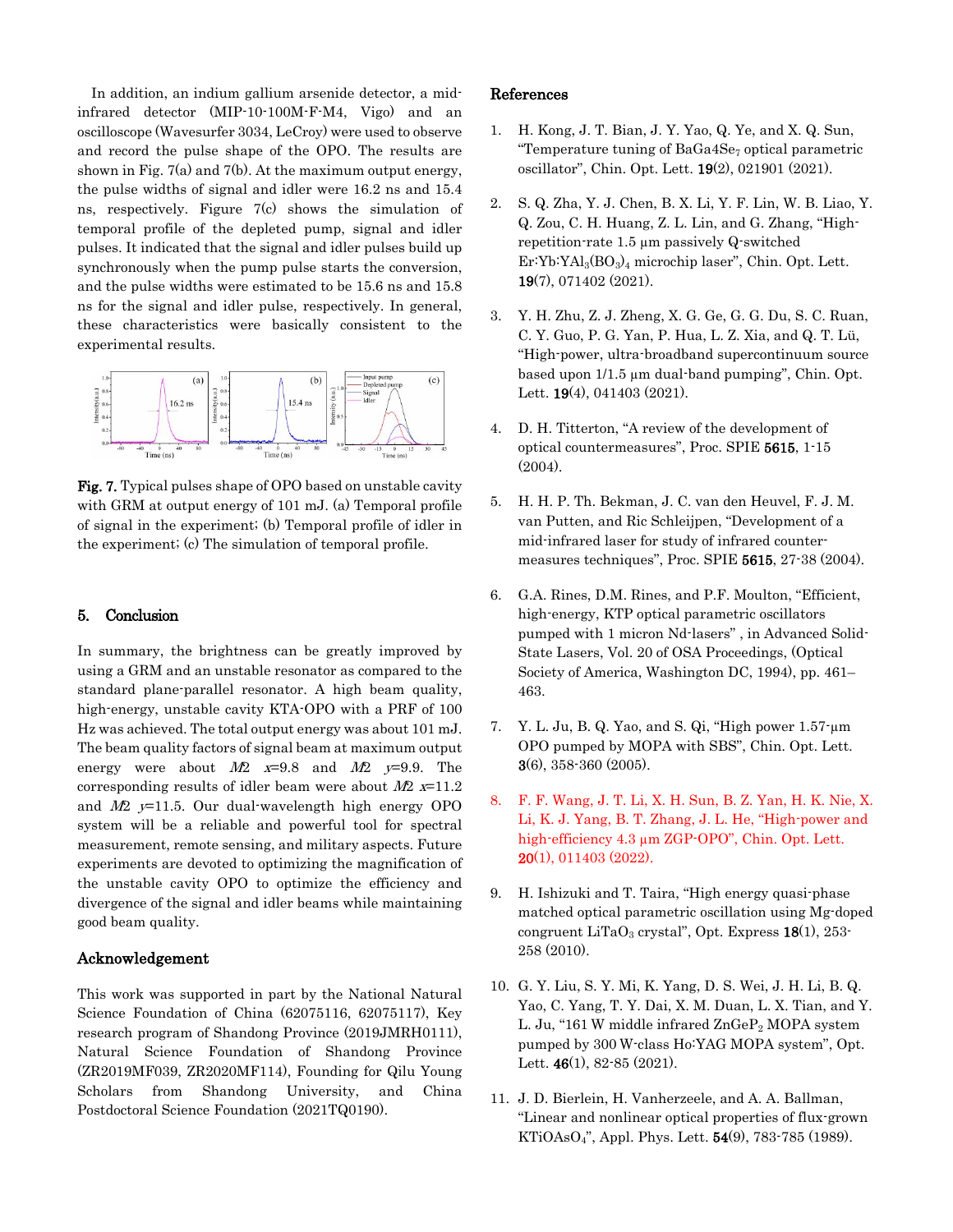- 12. S. Cussat-Blanc, A. Ivanov, D. Lupinski and E. Freysz, "KTiOPO<sub>4</sub>, KTiOAsO<sub>4</sub>, and KNbO<sub>3</sub> crystals for midinfrared femtosecond optical parametric amplifiers: analysis and comparison", Appl. Phys. B-Lasers. **70**(1), 247-252 (2000).
- 13. Q. Liu, Z. L. Zhang, and J. H. Liu, "100 Hz high energy KTiOAsO4 optical parametric oscillator", Infrared Phys. Techn. 61, 287-289 (2013).
- 14. Q. B. Sun, H. J. Liu, N. Huang, C. Ruan, S.L. Zhu, and W. Zhao, "High energy and high efficiency 3.4 μm extra cavity KTA optical parametric oscillator", Laser Phys. Lett. **8**(1), 16-20 (2010).
- 15. Q. Liu, J. H. Liu, Z. L. Zhang, and M. L. Gong, "A high energy 3.75 μm KTA optical parametric oscillator at a critical angle", Laser Phys. Lett. **10**(7), 075407 (2013).
- 16. J. C. McCarthy, R. C. Day, and E. Chicklis, "Novel, efficient, high brightness KTP optical parametric oscillator amplifier in single beamline", in Advanced Solid-State Lasers, Vol. 50 of Trends in Optics and Photonics, (Optical Society of America, Washington DC, 2001), pp. 656-659.
- 17. J. Liu, Q. Liu, L. Huang, and M Gong, "High energy eye-safe and mid-infrared optical parametric oscillator", Laser Phys. Lett. **7**(12), 853 (2010).
- 18. J. Meng, Z. H. Cong, Z. G. Zhao, S. Wang, Y. X. Qi, X. Y. Zhang, and Z. J. Liu, "100 Hz High-Energy KTA Dual-Wavelength Optical Parametric Oscillator", Chinese J. Laser, **48**(12), 1201009 (2021).
- 19. A. V. Smith and D. J. Armstrong, "Nanosecond optical parametric oscillator with 90° image rotation: design and performance", J. Opt. Soc. Am. B **19**(8), 1801–1814 (2002).
- 20. S. Bigotta, G. Stöppler, J. Schöner, M. Schellhorn, and M. Eichhorn, "Novel non-planar ring cavity for enhanced beam quality in high-pulse-energy optical parametric oscillators", Opt. Mater. Express **4**(3), 411- 423 (2014).
- 21. M. A. Medina, M. Piotrowski, M. Schellhorn, F. R. Wagner, A. Berrou, and A. Hildenbrand-Dhollande, "Beam quality and efficiency of ns-pulsed high-power mid-IR ZGP OPOs compared in linear and non-planar ring resonators", Opt. Express **29**(14), 21727-21737 (2021).
- 22. D. J. Armstrong and A. V. Smith, "150-mJ 1550-nm KTA OPO with good beam quality and high efficiency", Proc. SPIE **5337**, 71-80 (2004).
- 23. A. V. Smith and M. S. Bowers, "Image-rotating cavity designs for improved beam quality in nanosecond optical parametric oscillators", J. Opt. Soc. Am. B **18**(5), 706-713 (2001).
- 24. R. F. Wu, K. S. Lai, H. F. Wong, W. J. Xie, Y. L. Lim, and Ernest Lau, "Multiwatt mid-IR output from a Nd: YALO laser pumped intracavity KTA OPO", Opt. Express **8**(13), 694-698 (2001).
- 25. S. Pearl, Y. Ehrlich, and S. Fastig, "Optical parametric oscillator with unstable resonators", Proc. SPIE **4972**, 58-67 (2003).
- 26. E. V. Raevsky, V. L. Pavlovitch, and V. A. Konovalov. "Efficient eye-safe intracavity KTP optical parametric oscillator", Proc. SPIE **4630**, 75-81 (2002).
- 27. W. A. Neuman and S. P. Velsko, "Effect of cavity design on optical parametric oscillator performance", in Advanced SolidState Lasers, Vol. 1 of Trends in Optics and Photonics, (Optical Society of America, Washington DC, 1996), pp. 179-181.
- 28. S. S. Zou, M.L. Gong, Q. Liu, and G. Chen, "Low threshold characteristic of pulsed confocal unstable optical parametric oscillators with Gaussian reflectivity mirrors", Opt. Express **13**(3), 776-88 (2005).
- 29. M. K. Brown and M. S. Bowers, "High energy, near diffraction limited output from optical parametric oscillators using unstable resonators", Proc. SPIE **2986**, 113-122 (1997).
- 30. B. C. Johnson, V. J. Newell, J. B. Clark, and E. S. Mcphee, "Narrow-bandwidth low-divergence optical parametric oscillator for nonlinear frequencyconversion applications", J. Opt. Soc. Am. B **12**(11), 2122-2127 (1995).
- 31. J. N. Farmer, M. S. Bowers, and W. S. Schaprf Jr., "High brightness eye safe optical parametric oscillator using confocal unstable resonators", in Advanced Solid-State Lasers, Vol. 26 of OSA Trends in Optics and Photonics Series (Optical. Society of. America, Washington, D. C., 1999), pp.567-571.
- 32. W. Scharpf, G. Ferguson, B. Boczar, M. S. Bowers, and M. K. Brown, "An eye safe KTA OPO with an unstable resonator", in Advanced Solid-State Lasers, Vol. 19 of OSA Trends in Optics and Photonics Series (Optical Society of America, Washington, D.C., 1998), pp. 189- 191.
- 33. G. Hansson, H. Karlsson, and F. Laurell, "Unstable resonator optical parametric oscillator based on quasi-